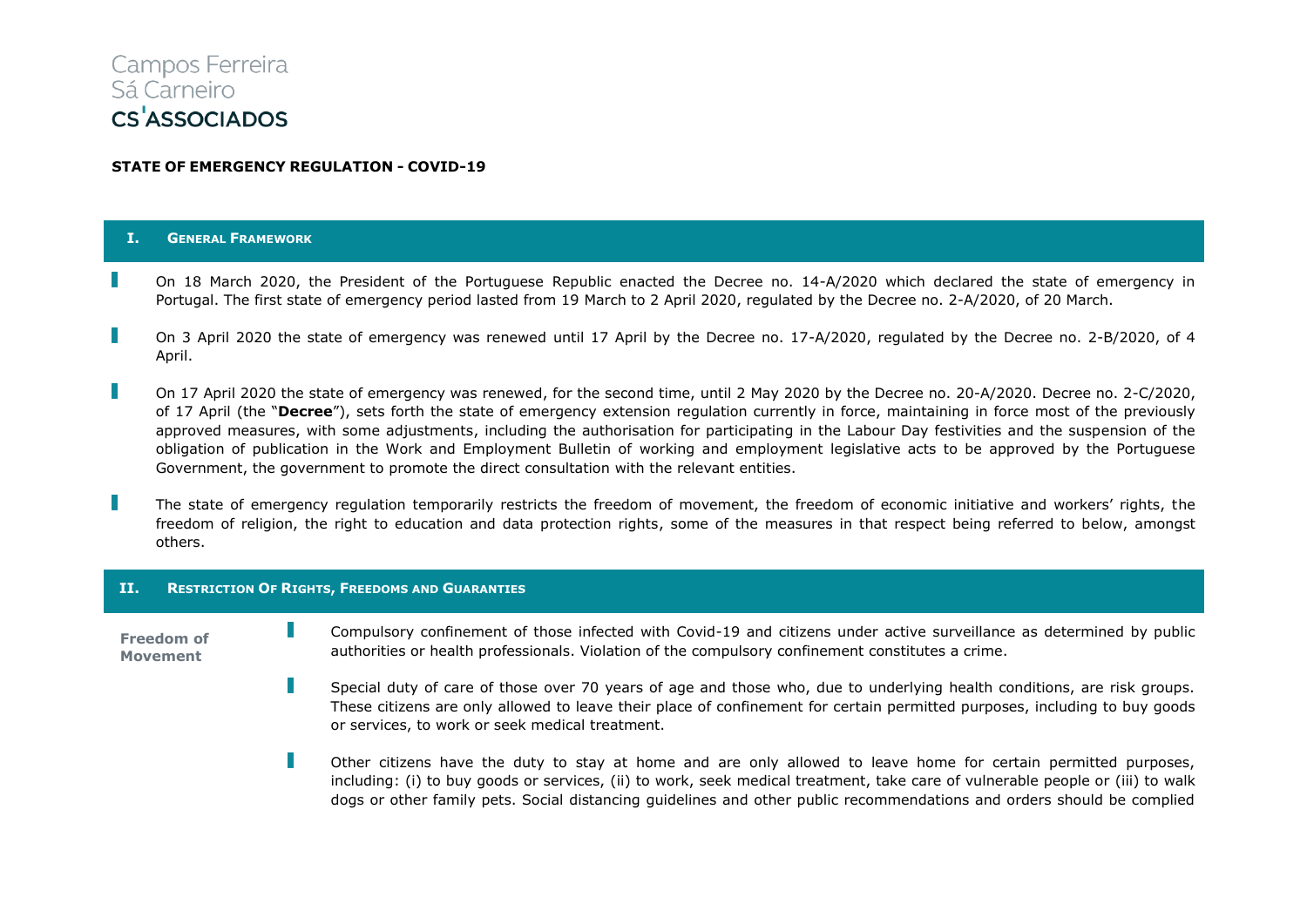with at all times.

П

П

П

П

- Г Participation in activities related to official Labour Day celebrations is permitted, subject to the recommendations of the health authorities, namely in terms of social distance.
	- Citizens can use their private vehicles to perform permitted activities or refuel at petrol stations.

**Freedom of economic initiative and workers' rights**

- Obligation to work remotely, whenever possible.
- Shutdown of facilities in sectors such as leisure, culture, sport (except high performance facilities for training purposes only), restaurant activities (with consumption on location), gambling and betting space, and spas or similar establishments.
- Entities selling goods through vending machines or other terminals must adopt health measures to ensure its periodic disinfection unless duly justified health reasons determine otherwise.
- П Suspension of retail trade and of non-essential services in establishments open to the public, with the exception of trade of goods or services considered essential in the present circumstances as specifically identified in the Decree (full list available in the annex to this document), and which cover a considerable number of trade and services sectors, including food, health, hygiene, banking and financial services, IT and communications and tourist establishments (except camping parks). For example, trade in clothing, footwear or bookshops or beauty services are not included in the list of essential goods.
- П The activity of establishments allowed to remain in business may be restricted or suspended in the future if deemed unnecessary or undesirable for the purpose of fighting the spread of Covid-19.
- П Wholesale establishments and those intending to carry out exclusive home delivery, or to make goods available at the door or by wicket, whatever the type of goods traded, may also continue to pursue their activity.
- П During the state of emergency period, operators of wholesale food distribution establishments are allowed to sell their products directly to the public, cumulatively exercising the retail trade activity, being obliged to comply with the access, safety and hygiene rules and the rules of priority attendance of this Decree. Furthermore, they should adopt, if necessary, measures to ensure that the quantities available to each consumer are adequate and dissuasive of hoarding situations.
- П Small retail establishments and local service providers whose operation is limited by this act may also apply to the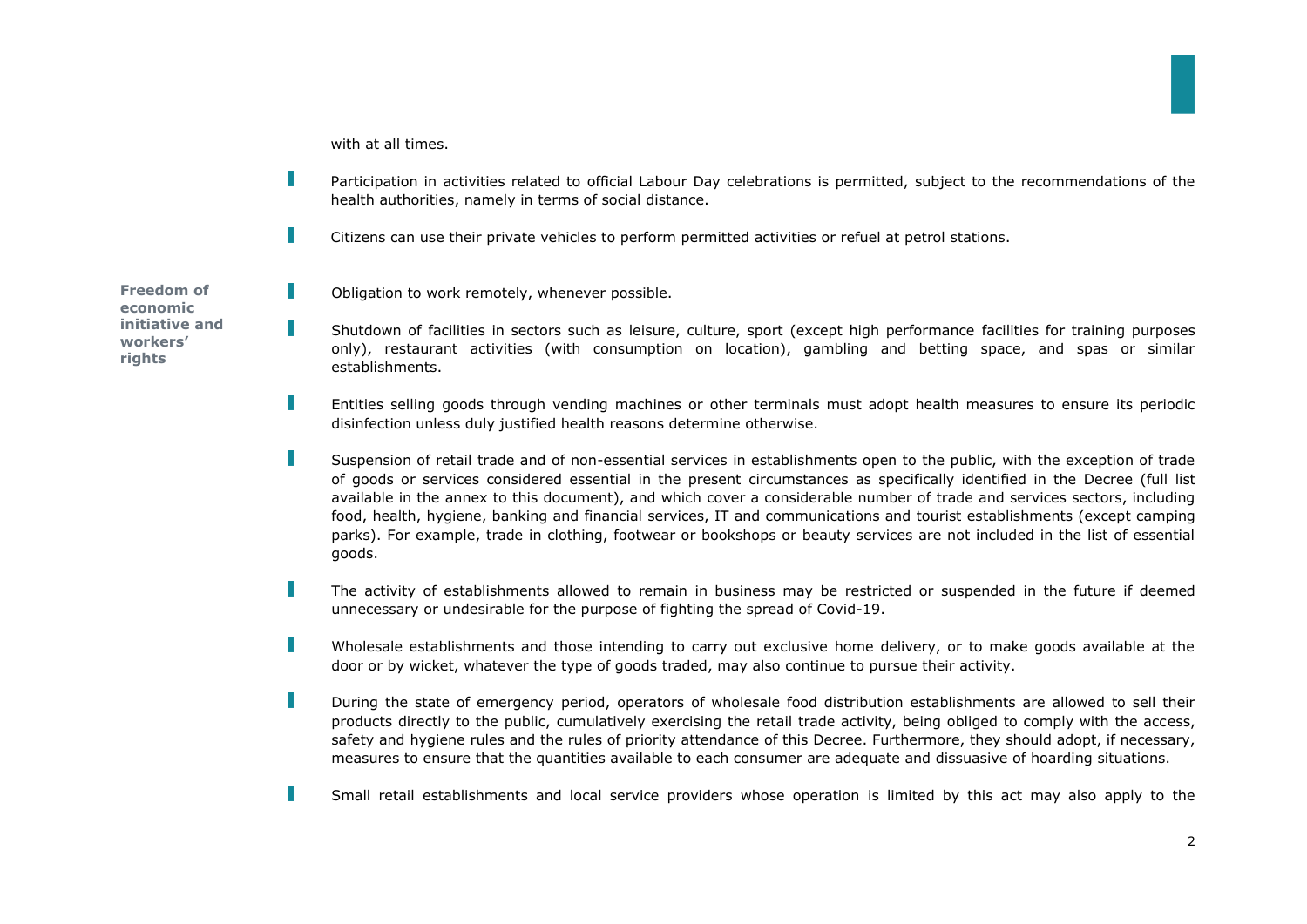municipal civil protection authority for authorisation to operate, upon justified request. Other types of establishments whose operation is deemed necessary may also be authorised to maintain their activity, by means of a governmental authorisation.

Restaurants may maintain their activity to prepare meals for consumption outside the establishment (take-away or delivery), without any further authorization, and may assign any workers to this activity, even if it is not included in the scope of their employment contracts. Canteens or catering services provided under long-term agreements are not suspended.

П

П

- П Retail or service establishments of any kind located on the motorway network or inside airports or hospitals may remain in operation.
	- Establishments that stay in business must adopt measures to ensure (i) a minimum distance of two metres between people inside the establishment, observing the maximum indicative occupancy rule of 0.04 people (customers or suppliers) per square meter (m<sup>2</sup>) of the commercial area opened to the public (i.e. 1 person per 25 m<sup>2</sup>), (ii) the permanence of people for the time strictly necessary for the acquisition of products or services, and (iii) the nonconsumption of products inside the establishments.
- П Establishments should provide priority attendance to those over 70 years old and to other risk groups, to members of the security, protection and rescue forces, to members of the armed forces and social service providers, and should inform clients clearly and noticeably about this duty, having such information displayed in the establishment.
- П The shutdown of any facilities as a result of the restrictions on activity laid down in the Decree does not constitute grounds for termination, or any other form of extinction of non-residential lease agreements or other type of agreements involving the occupancy of real estate property.
- П In addition, retail trade activities or the rendering of services considered essential, as well as retail trade by wholesale establishments, may be imposed if deemed necessary to secure access to essential goods by the population.
- T Street vendors may maintain their activity to provide for basic necessities in the areas where this activity is considered necessary by decision of the municipality and there is a favourable opinion of the competent territorial health authority.
- П Rent-a-car is allowed for the purposes listed in the Decree (which include journeys exceptionally authorized for the acquisition of essential goods and services, retail trade activities authorized under the Decree, assistance in claims and damages).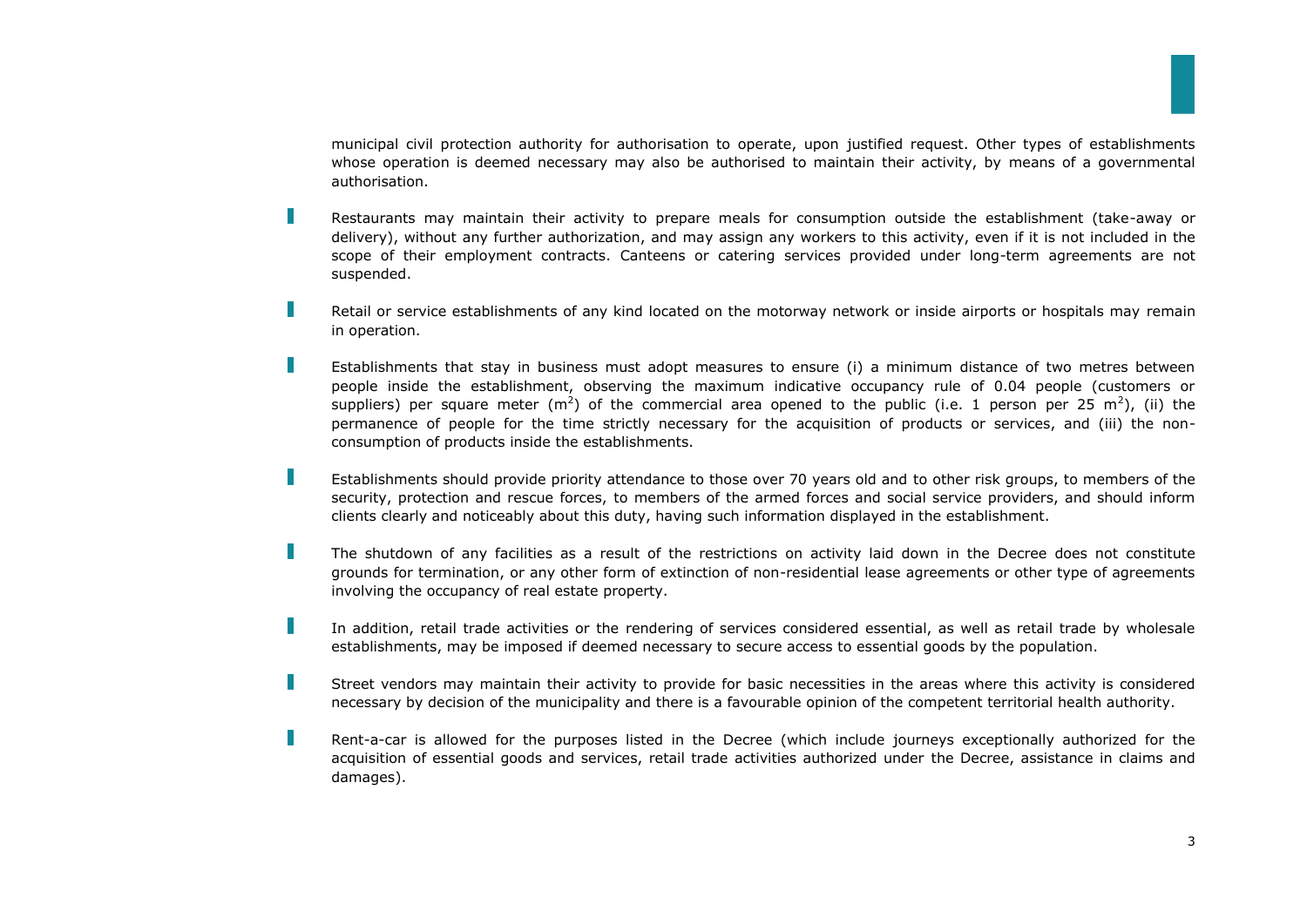- Restrictions on movement, including in municipalities where a health fence has been established, do not hinder the free movement of goods.
- Orders may also be issued by the member of the government responsible for health with the aim of:
	- $\circ$  Ensuring the supply of goods and the operation of services necessary to protect public health:
	- $\circ$  Ensuring normal conditions in the production, transport, distribution and supply of goods and services essential to the activity of the health sector
	- o A requisição temporária de indústrias, fábricas, oficinas, campos ou instalações de qualquer natureza, incluindo centros de saúde, serviços e estabelecimentos de saúde particulares;
	- $\circ$  Imposing the temporary requisition of all types of goods and services and the imposition of compulsory services on any entity where it is appropriate and indispensable for the protection of public health;
	- $\circ$  Determining the circuits of medicine and medical devices, as well as other health products, biocides, disinfectant solutions, alcohol and personal protective equipment, namely in what regards to its manufacture, distribution, marketing, import, acquisition, dispensation and prescription, aimed at ensuring and facilitating the supply, availability and access of the necessary products to health units, patients and other users;
	- $\circ$  Regulating the access to medicines, namely experimental ones, used in the context of the pandemic and the continuity of clinical trials;
	- o Imposing market containment and limitation measures, maximum price fixing, centralized monitoring of stocks and quantities produced, mechanisms for prior notification of exports, to meet the needs at a national level, and exemption from payment of fees for economic operators acting in urgent situations;
	- $\circ$  Requesting telecom operators to send their clients notices and messages related to the pandemic.

Г

During the state of emergency period, the possibility of terminating employment or services contracts with health care professionals linked to the National Health Service, as well as the other organs, agencies, services and entities of the Ministry of Health, is temporarily and exceptionally suspended (except in exceptional situations duly substantiated and authorized by the governing body). This suspension is applicable regardless of who takes the initiative of seeking termination of the agreement (the employer or the employee) and of the nature of the contractual relationship. A fixedterm employment contract that is due to expire during the state of emergency period is automatically extended until the end of the current state of emergency period and potential renewals thereof.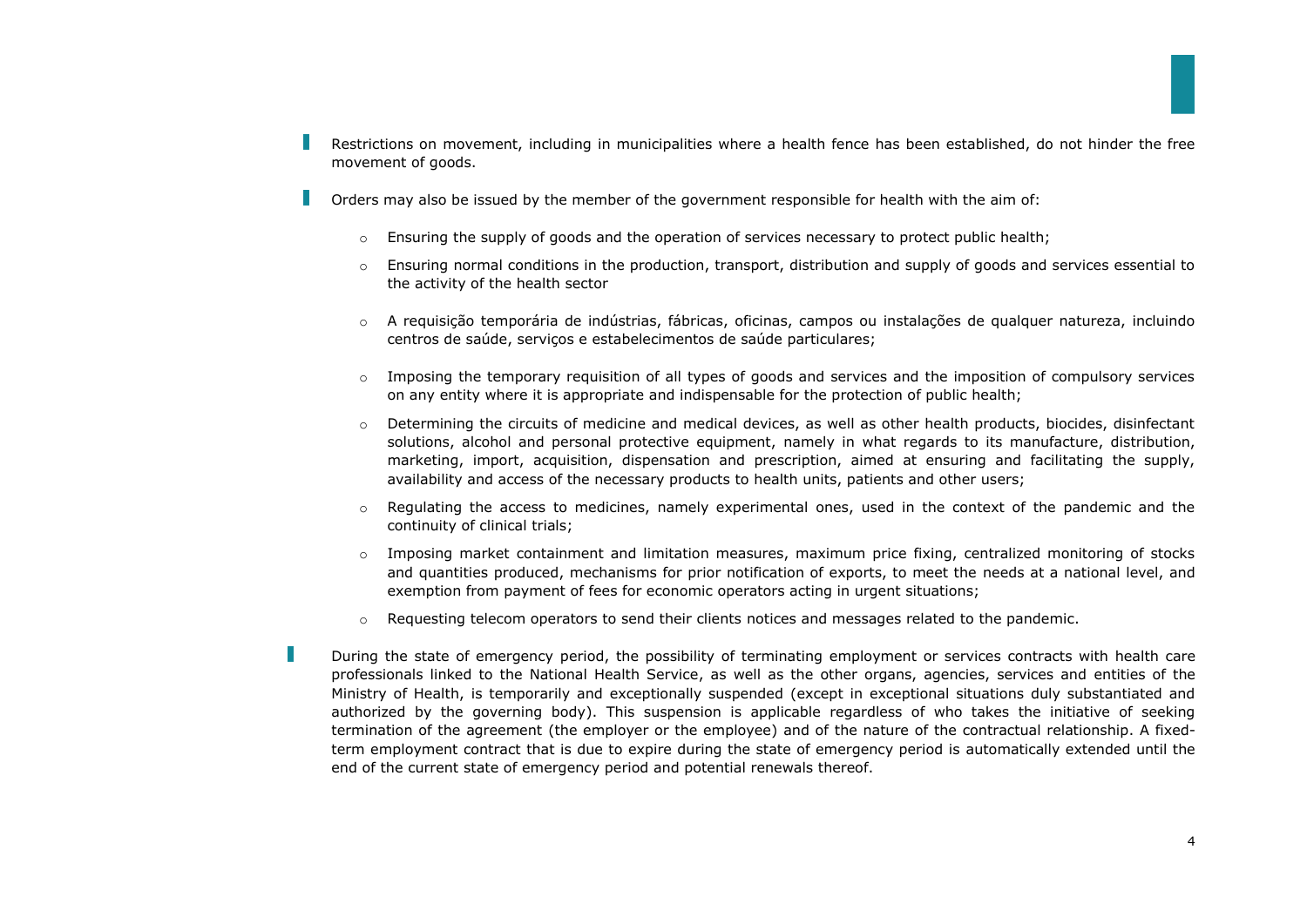|                                                  | Measures shall also be taken, upon determination of the competent member of the government (i) in the transport sector,<br>in order to ensure its operation, management flexibility, cleanliness, conditions of transport of goods, so as to ensure<br>their supply throughout the national territory, and repatriation operations by the national airline and reduction of public<br>transport capacity to one third of its capacity and to establish the countries from which incoming travellers shall be<br>submitted to sanitary control as well as (ii) in the sectors of agriculture, sea, energy and environment, to ensure the<br>regular production of the respective goods and services, to allow and/or impose the development of other activities or<br>services in the sectors of agriculture and animal production, beyond the ones expressly allowed in the annex to the<br>Decree, that prove essential to secure the normal supply of agri-food goods to the population and to temporarily derogate<br>regulations on waste management, and the provision of essential services related to nature and forests conservation. |
|--------------------------------------------------|-----------------------------------------------------------------------------------------------------------------------------------------------------------------------------------------------------------------------------------------------------------------------------------------------------------------------------------------------------------------------------------------------------------------------------------------------------------------------------------------------------------------------------------------------------------------------------------------------------------------------------------------------------------------------------------------------------------------------------------------------------------------------------------------------------------------------------------------------------------------------------------------------------------------------------------------------------------------------------------------------------------------------------------------------------------------------------------------------------------------------------------------------|
| <b>Freedom of</b><br><b>Religion</b>             | Mass public gatherings in religious services are forbidden. Funerals require the adoption of measures to prevent large<br>gatherings and preserve social distancing (the maximum number of participants shall be determined by local authorities).                                                                                                                                                                                                                                                                                                                                                                                                                                                                                                                                                                                                                                                                                                                                                                                                                                                                                            |
| <b>Right of</b><br>assembly and<br>demonstration | The security forces and services and the municipal police are responsible for the dispersal of gatherings above five people,<br>unless they belong to the same household.                                                                                                                                                                                                                                                                                                                                                                                                                                                                                                                                                                                                                                                                                                                                                                                                                                                                                                                                                                     |
| <b>Other Rights</b>                              | During the period in which the state of emergency is in force, the following is suspended:                                                                                                                                                                                                                                                                                                                                                                                                                                                                                                                                                                                                                                                                                                                                                                                                                                                                                                                                                                                                                                                    |
|                                                  | The obligation to provide immediately and free of charge the complaints book to the consumer;<br>$\circ$<br>The obligation to comply with the deadline for sending the original complaint sheets.                                                                                                                                                                                                                                                                                                                                                                                                                                                                                                                                                                                                                                                                                                                                                                                                                                                                                                                                             |

# **III. ADMINISTRATIVE ACTS**

During the term of the Decree, licences, permits and other administrative acts shall remain valid irrespective of the expiry of the term;

The regulations and administrative acts of implementation of the Decree are effective through mere notification to the addressee (the notification is considered performed by the mere publication on the website of the entity responsible for the practice of the act), being dispensed with any other formalities.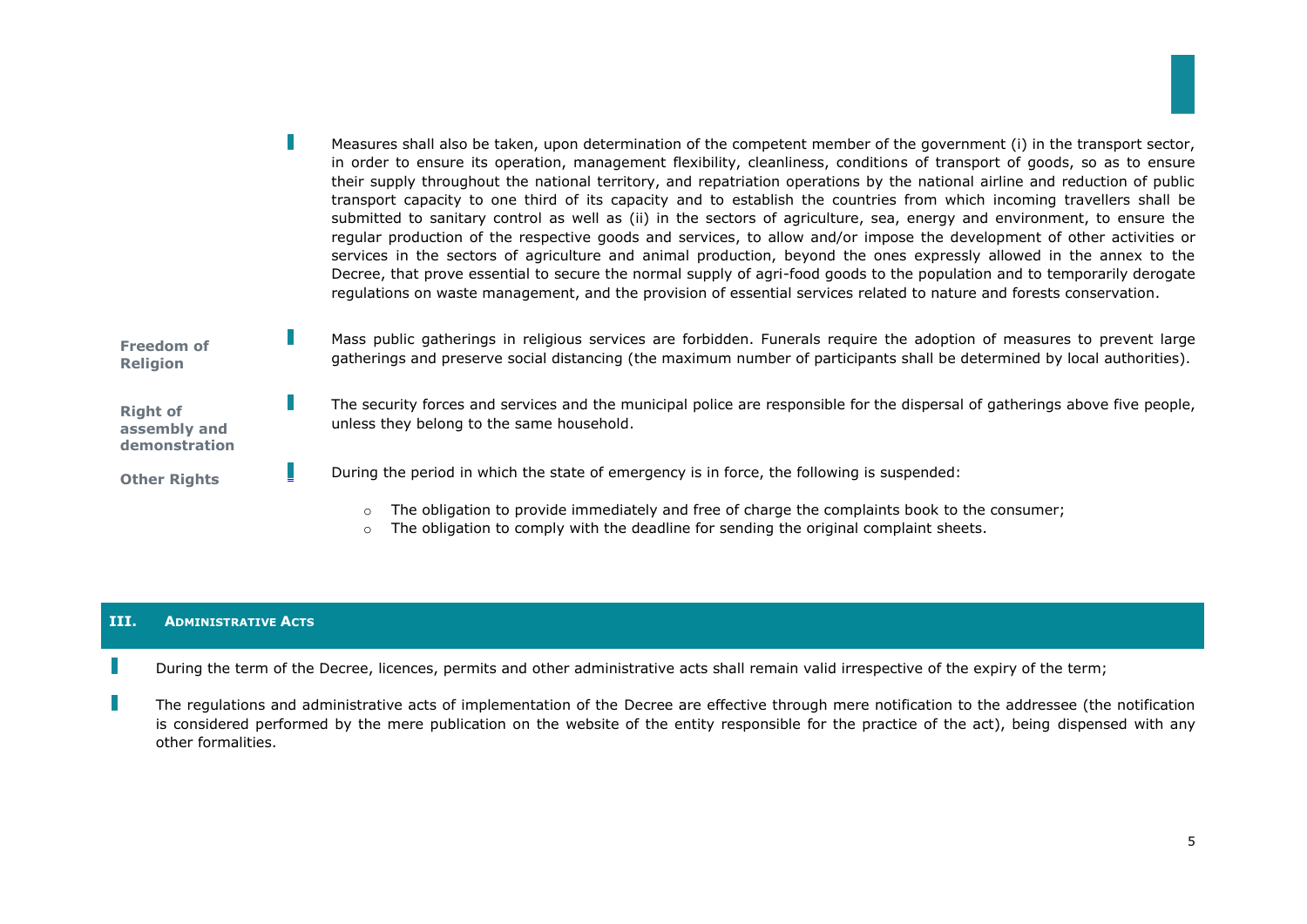# **IV. PUBLIC SERVICES**

- Citizen attendance services (*"Lojas do Cidadão*") are closed but face-to-face assistance can be provided by appointment.
- Members of Government may order public services considered essential to continue its activity.
- The member of the Government responsible for the Public Administration may determine:
	- $\circ$  The definition of quidelines on telework, in particular on situations requiring the presence of government employees at their workplaces, as well as on the compatibility of functions with telework;
	- $\circ$  The definition of quidelines on the establishment and maintenance of mobility situations;
	- $\circ$  The definition of quidelines on the cases in which employees of the Public Administration may be required to work in a different place, in a different entity or under different working conditions and hours;
	- The coordination with local authorities in relation to local public services, in particular citizen spaces, and the regime for providing work in local administration;
	- $\circ$  The centralisation and coordination of information on the operation and communication of public services;
	- $\circ$  The dissemination of information, support tools and innovative work management and organisation practices to support the activity of services and workers in new work environments;
	- $\circ$  Changing the deadlines for reporting data within the State Organisation Information System.

The members of the Government responsible for public administration, work, solidarity and social security, with the faculty of delegation may define:

- $\circ$  Guidelines that may be necessary in the event of illness and in the context of distance learning;
- $\circ$  The terms under which employees of the central government can exercise functions in local government, regardless of their consent, as well as the terms under which employees of the central government and local government can exercise functions, with their consent, in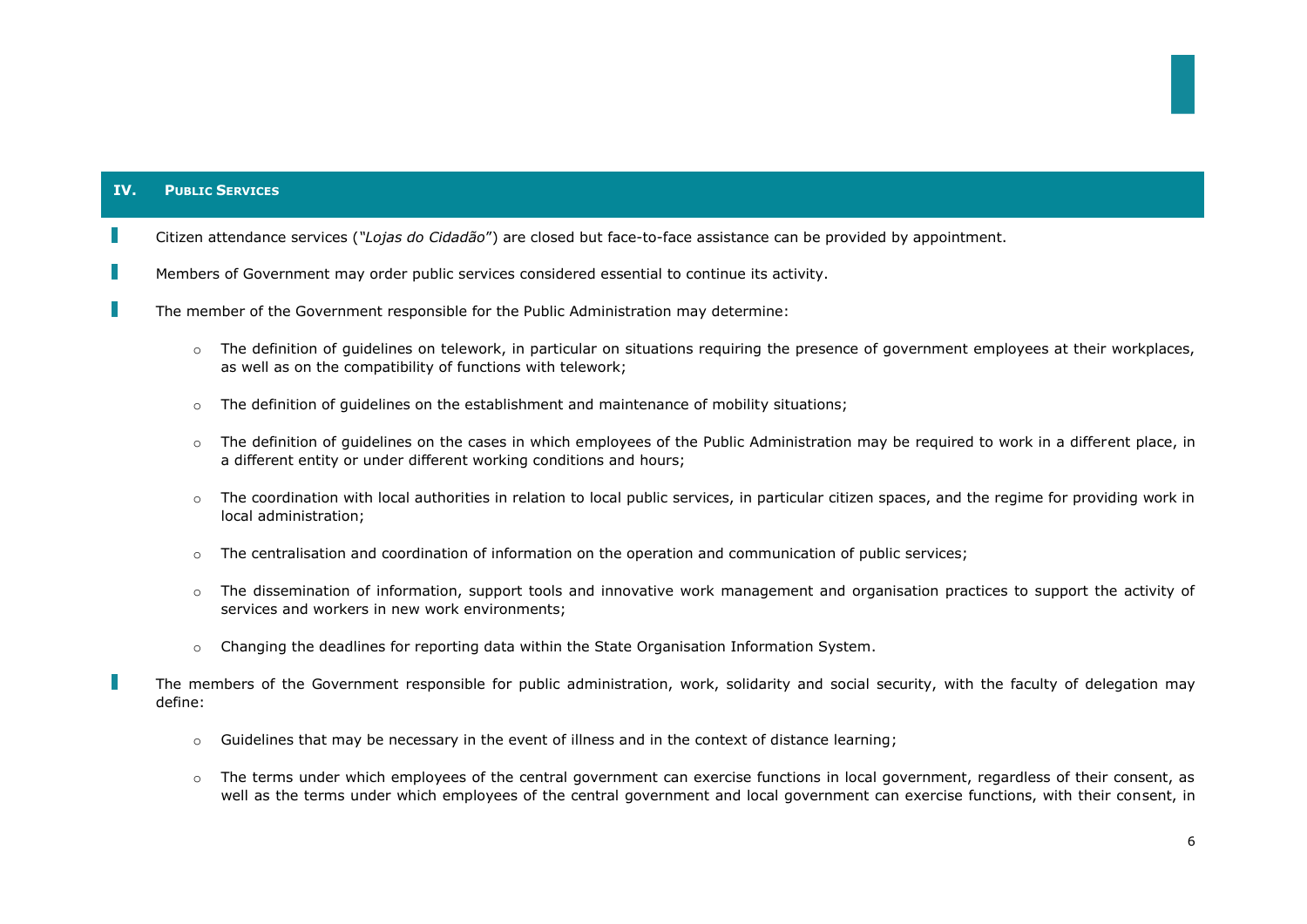private welfare or other institutions, in the private or social sector, in support of the most vulnerable populations, elderly people, people with disabilities, children and young people at risk, in residential structures, home or street support.

# **V. AUTHORITY FOR WORKING CONDITIONS**

- The labour inspector who verifies the existence of signs of dismissal in violation of certain provisions of the Portuguese Labour Code shall issue a report and notify the employer to regularise the situation.
- Upon the aforementioned notification, until the employee's situation has been regularized or the judicial decision has been declared final, the employment contract may not be terminated, all rights of the parties being maintained, namely the right to remuneration, as well as the inherent obligations of the employer towards the social security system.
- In order to ensure the responsiveness of the Authority for Working Conditions ("**AWC**"), during the validity of this Decree: (i) the agreement of the body regarding the mobility of inspectors and senior technicians to the Authority for Working Conditions, initiated before or after the entry into force of this Decree, shall be waived; (ii) inspectors and senior technicians from the inspection services may be requested to temporarily reinforce the AWC, by order of the Prime Minister and member of the Government responsible for the area of work, solidarity and social security; (iii) the AWC may contract the acquisition of external services to assist in the execution of its activity under the exceptional public procurement regime provided for by Decree-Law no. 10-A / 2020, of 13 March, in its current wording..

#### **VI. EXCEPTIONAL REGIME OF SOCIAL SUPPORT ACTIVITIES**

I.

- Social facilities that do not yet have an operating license but are able to start operating can start their activity by means of a temporary operating authorization issued by Social Security. The provisional authorization for operation ceases with the end of the state of emergency.
- H During the state of emergency, there may be a transient change in the use, in relation to the currently established, of any social equipment.
- $\mathbb{R}^n$ The capacity of each establishment may be defined for the purpose of the measures provided for in the Decree and in compliance with the rules and guidelines of the Directorate General of Health.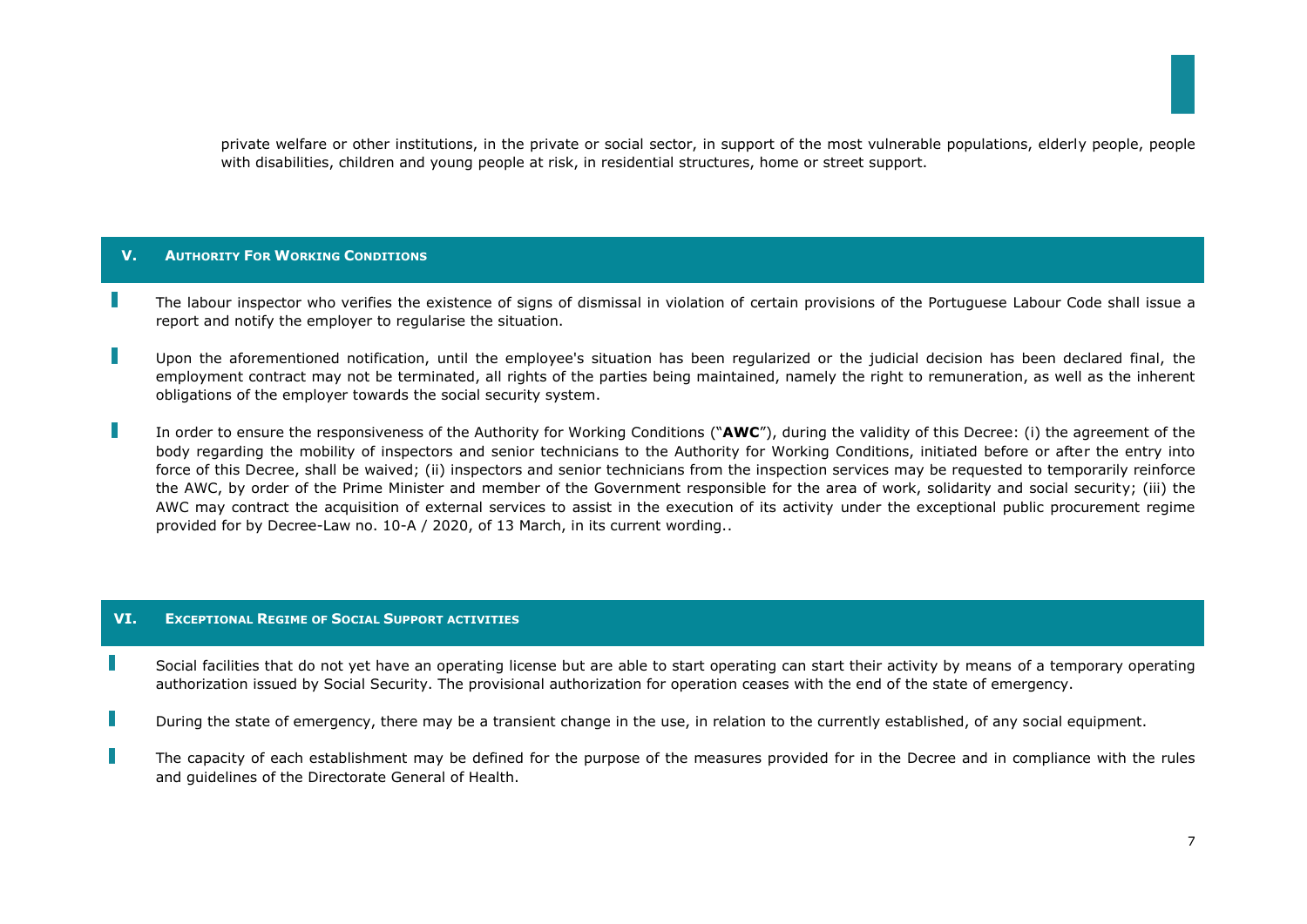# **VII. SUPERVISION**

It is the responsibility of the security forces and services and the municipal police to monitor compliance with the measures provided for in this Decree by:

- o Raising community awareness of the general duty of recollection;
- o Closure of establishments and cessation of activities provided for in Annex I of the Decree;
- $\circ$  Emanation of legitimate orders to comply with the general duty of staying at home:
- $\circ$  Commination and participation for a crime of disobedience for violation of the rules related to (i) the special limitations applicable to the municipality of Ovar, (ii) the closure of facilities and establishments, (iii) the suspension of activities in the scope of retail trade and the suspension of activities in the scope of the provision of services and (iv) the complusory confinement to those subject to it;
- $\circ$  Promotion of the non-concentration of people on public roads and dispersion of concentrations greater than five people;
- $\circ$  Recommendation to all citizens of the general duty of staying at home.

The parish councils are responsible for:

- o Promotion of the non-concentration of people on public roads;
- $\circ$  The recommendation to all citizens of compliance with the duty to stay at home:
- $\circ$  Identification (with security forces and services) of which establishments must be closed.

# **VIII. DISOBEDIENCE**

The disobedience and resistance to legitimate orders of competent entities, when in violation of the provisions of the Decree, shall be punished in accordance with the criminal law and the penalties shall always be increased by one third in both their minimum and maximum limits.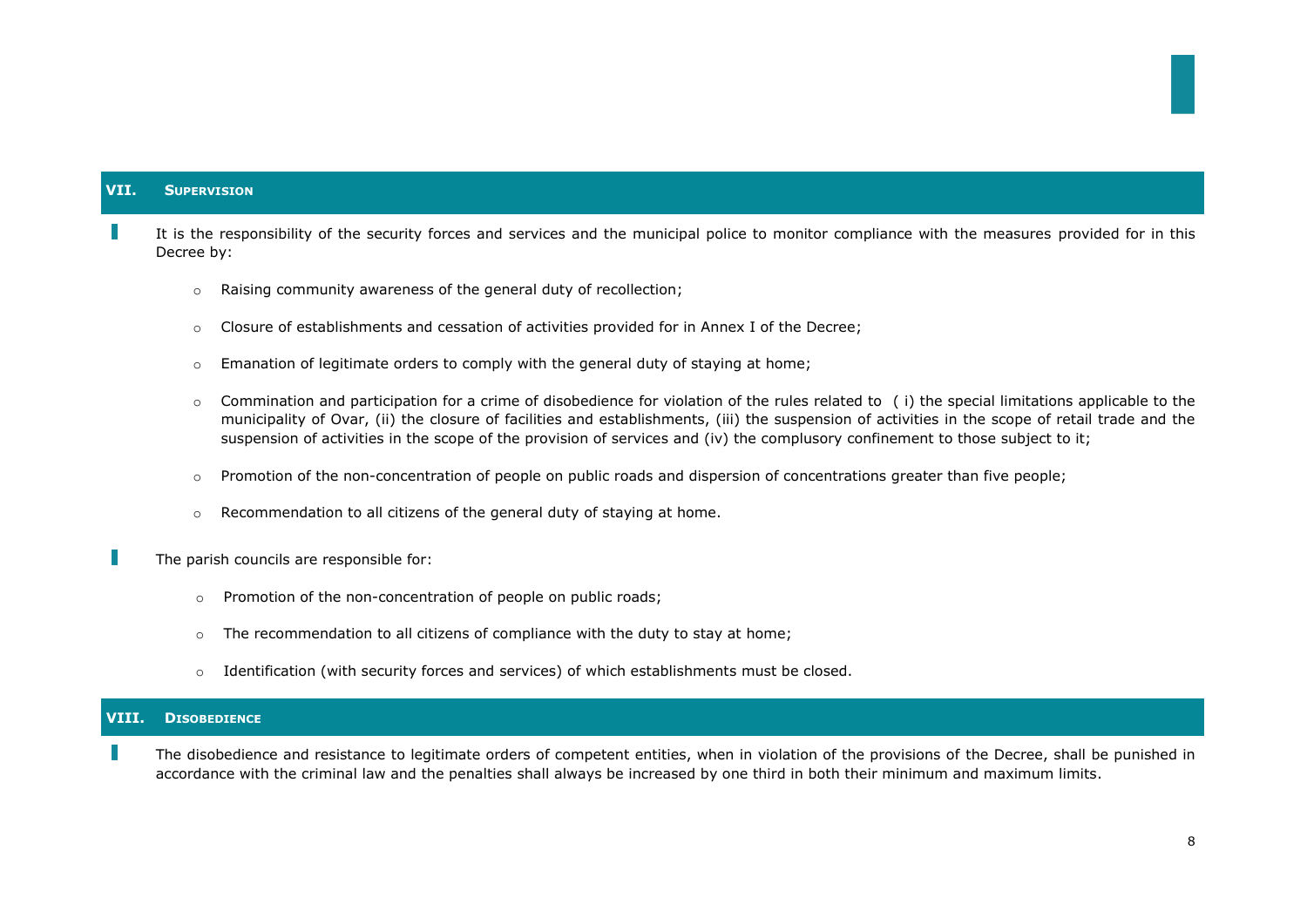# **IX. IMPLEMENTATION AT LOCAL LEVEL**

 $\mathbb{R}^2$ The Prime Minister shall appoint the authorities coordinating the implementation of the state of emergency on the continental territory and at local level under the legal terms.

Lisbon, 23 April 2020

CS Associados Team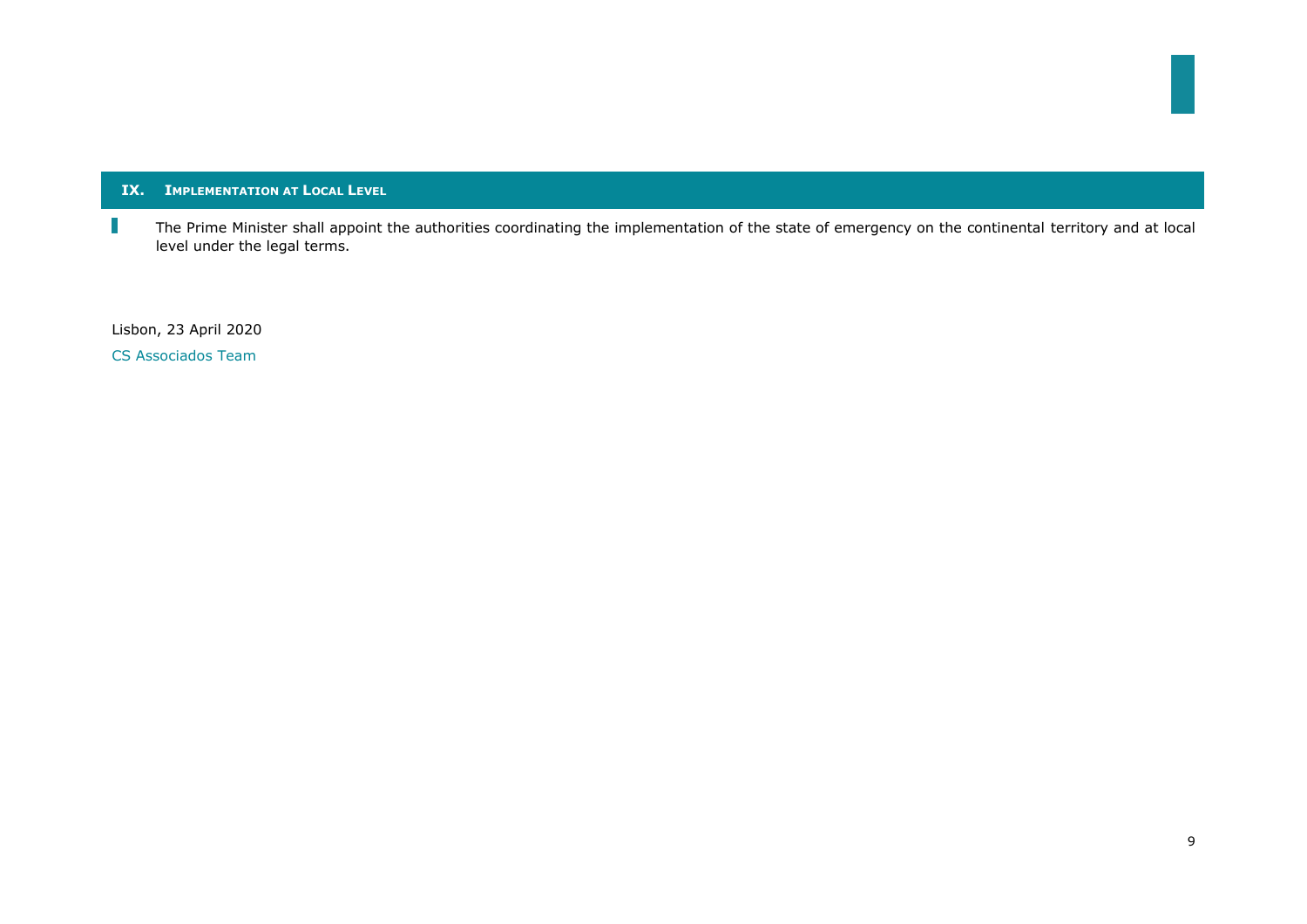#### **- ANNEX –**

#### **DECREE NO. 2-C/2020**

#### **LIST OF ESSENTIAL ESTABLISHMENTS, GOODS AND SERVICES**

- 1. MINIMARKETS, SUPERMARKETS, HYPERMARKETS;
- 2. FRUIT SHOPS, BUTCHERS, FISH SHOPS, BAKERIES;
- 3. MARKETS, IN CASES OF SALE OF FOOD PRODUCTS;
- 4. AGRO-FOOD PRODUCTION AND DISTRIBUTION;
- 5. FISH MARKETS;
- 6. CATERING AND BEVERAGES, IN ACCORDANCE WITH THE PRESENT DECREE;
- 7. CONFECTION OF MEALS READY TO TAKE HOME, ACCORDING TO THE PRESENT DECREE;
- 8. MEDICAL OR OTHER HEALTH AND SOCIAL SUPPORT SERVICES;
- 9. PHARMACIES AND NON-PRESCRIPTION MEDICINE RETAIL OUTLETS;
- 10. MEDICAL AND ORTHOPAEDIC PRODUCTS ESTABLISHMENTS;
- 11. OPTICIANS;
- 12. COSMETIC AND HYGIENE PRODUCTS ESTABLISHMENTS;
- 13. ESTABLISHMENTS OF NATURAL AND DIETETIC PRODUCTS;
- 14. ESSENTIAL PUBLIC SERVICES AND RESPECTIVE REPAIR AND MAINTENANCE (WATER, ELECTRICITY, NATURAL GAS AND LIQUEFIED PETROLEUM GAS PIPELINES, ELECTRONIC

COMMUNICATIONS, POSTAL SERVICES, WASTEWATER COLLECTION AND TREATMENT SERVICES, WASTEWATER COLLECTION AND TREATMENT SERVICES, URBAN SOLID WASTE

MANAGEMENT AND URBAN HYGIENE SERVICES AND PASSENGER TRANSPORT SERVICE);

15. SERVICES AUTHORIZED FOR THE SUPPLY OF WATER, THE COLLECTION AND TREATMENT OF WASTE WATER AND / OR WASTE GENERATED WITHIN THE SCOPE OF THE ACTIVITIES OR IN THE ESTABLISHMENTS REFERRED TO HEREIN;

- 16. STATIONERIES AND TOBACCONISTS (NEWSPAPERS, TOBACCO);
- 17. SOCIAL GAMES;
- 18. VETERINARY MEDICAL CARE CENTRES;
- 19. PET SALES ESTABLISHMENTS AND THEIR RESPECTIVE FOOD;
- 20. ESTABLISHMENTS SELLING FLOWERS, PLANTS, SEEDS AND FERTILIZERS AND CHEMICAL AND BIOLOGICAL PHYTOSANITARY PRODUCTS;
- 21. TEXTILE AND LEATHER DRY CLEANING AND WASHING ESTABLISHMENTS;
- 22. DRUGSTORES;
- 23. HARDWARE STORES AND DO-IT-YOURSELF (DIY) STORES;
- 24. FUEL FILLING STATIONS AND ELECTRIC VEHICLE CHARGING STATIONS;
- 25. ESTABLISHMENTS SELLING FUELS FOR DOMESTIC USE;